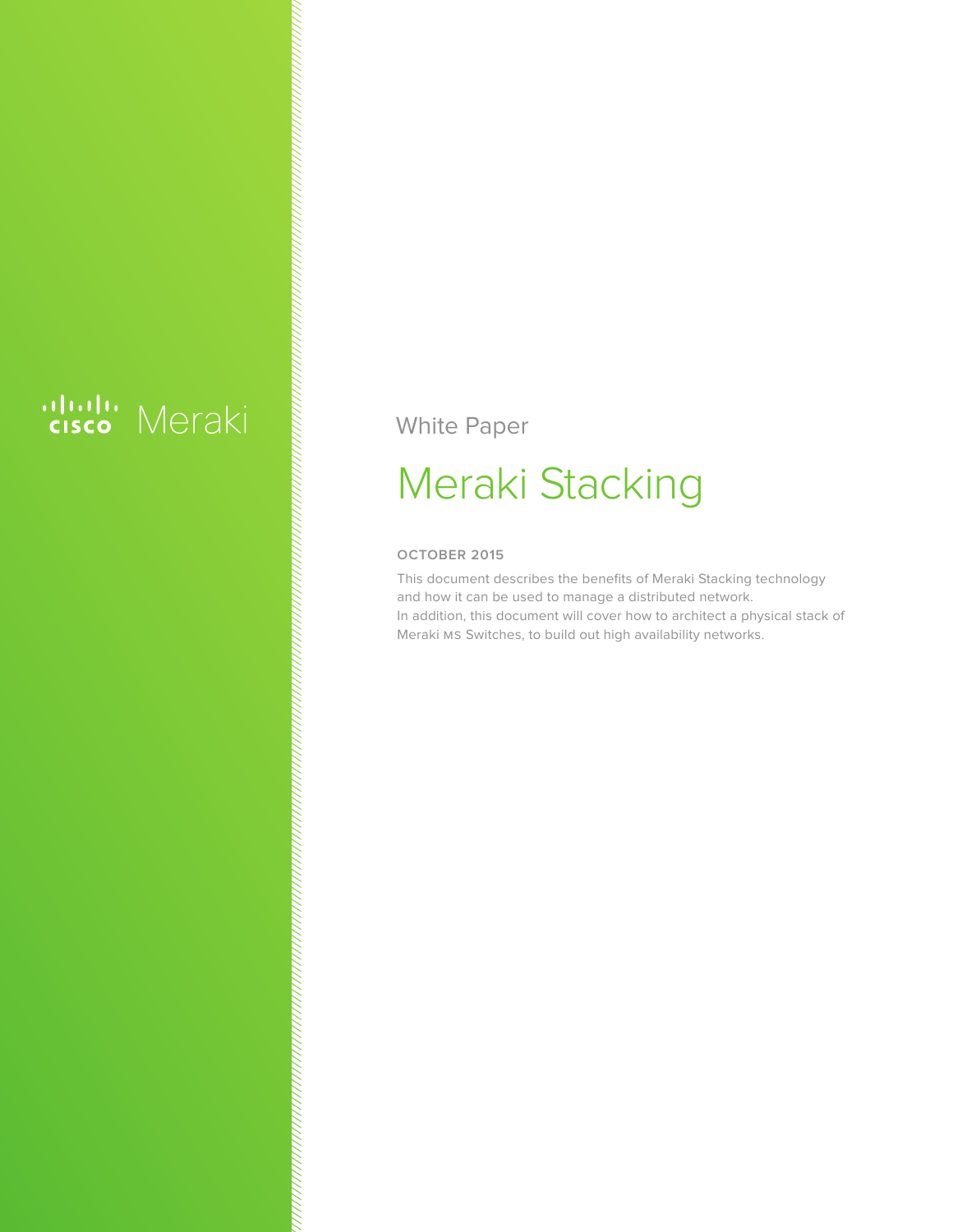### Table of Contents

| 1  | Introduction                         |    |
|----|--------------------------------------|----|
|    | 2 Virtual Stacking                   | ੨  |
| 3. | <b>Building Resilient Networks</b>   |    |
| 4  | <b>Virtual and Physical Stacking</b> | 10 |

Copyright © 2015 Cisco Systems, Inc. All rights reserved

Trademarks Meraki® is a registered trademark of Cisco Systems, Inc.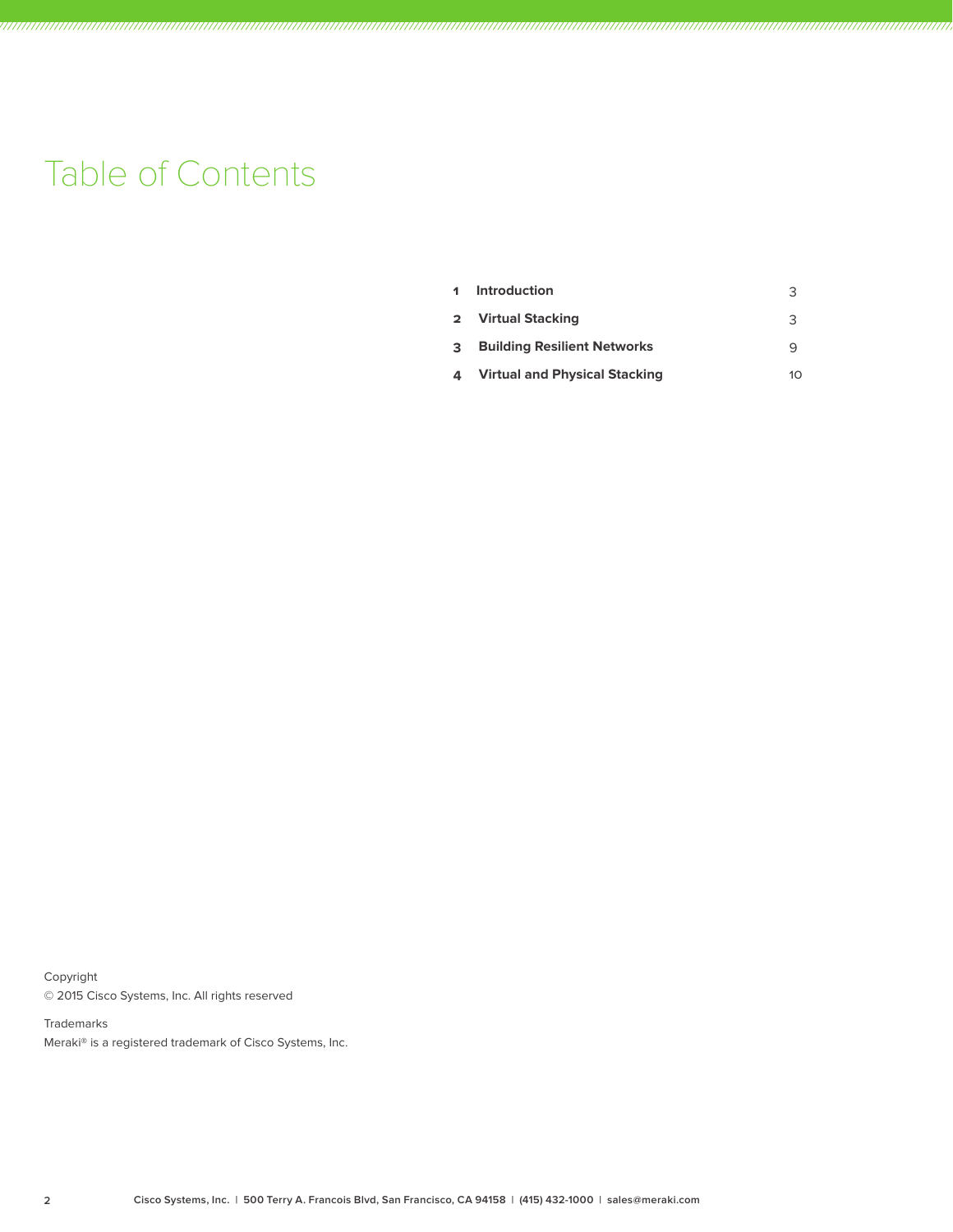### 1 Introduction and Challenges

Network management at the access switch layer has become increasingly challenging over the past decade. With the explosive growth of Ethernet enabled clients in the enterprise, a commensurate rise in the number of ports allocated per user, and the rise of the distributed network, IT managers are dealing with managing large, distributed networks with tools better suited to managing the simple centralized networks of the past.

While stacking technology has been around for more than two decades, it's only within the past decade that mass commercialization has taken place. Stacking technology developed to address the challenges of scaling a network, simplfiying network management by providing the IT administrator with a single management IP address to manage a "stack" of switches and to improve network resiliency. Without stacking, each switch needs its own management IP address, and as ports and network size grows, this simply does not scale.

Meraki pioneered an innovative approach with its cloud-managed switches, enabling the one-stop convenience of stack management to be leveraged regardless of whether switches are physically interconnected with stacking cables, or thousands of miles apart. This approach is called Virtual Stacking.

Stacking can reduce management complexity for centrally managed networks, but today, the rise of the distributed enterprise means that stacking often is not enough to efficiently manage the network. Managing distributed networks now involves expensive overlay management software. Costs range from a few thousand dollars to tens of thousands of dollars, and the added complexity, training, and on-going maintenance of servers means that an IT team can quickly become over-burdened.

The answer to these challenges is Meraki's Virtual Stacking, an industry-first technology. Virtual Stacking meets the challenges of managing distributed networks by simplifying network management and reducing total cost of ownership.

For deployment scenarios demanding the highest performance between adjacent switches, or where building fiber limits the number of uplinks from the access to the distribution layer, virtual stack management of multiple ports can be combined with blazing fast stackable switches, providing up to 160Gbps of stack bandwidth.

### Virtual Stacking

Meraki developed Virtual Stacking to allow administrators to manage and configure up to thousands of ports at once using Meraki's cloud management platform. Meraki's platform enables network-wide visibility and control, allowing administrators to monitor and configure switches, wireless access points, security appliances, and even mobile devices. Through a single pane-of-glass, IT administrators can manage their entire distributed network using an intuitive and secure webbased platform.

MS Series Switches can be treated as a virtual stack without requiring a physical connection, and regardless of their location. This means that

switches can be in different physical locations (e.g., New York and California) and administrators still have unprecedented visibility and manageability into all the ports in the virtual stack, greatly simplifying management of large distributed networks. Switches that are in the same physical location can be physically stacked and managed using Virtual Stacking in the same way.

Meraki's corporate network is an example of a distributed network, with networks in San Francisco, London and Sydney, all managed using Virtual Stacking technology.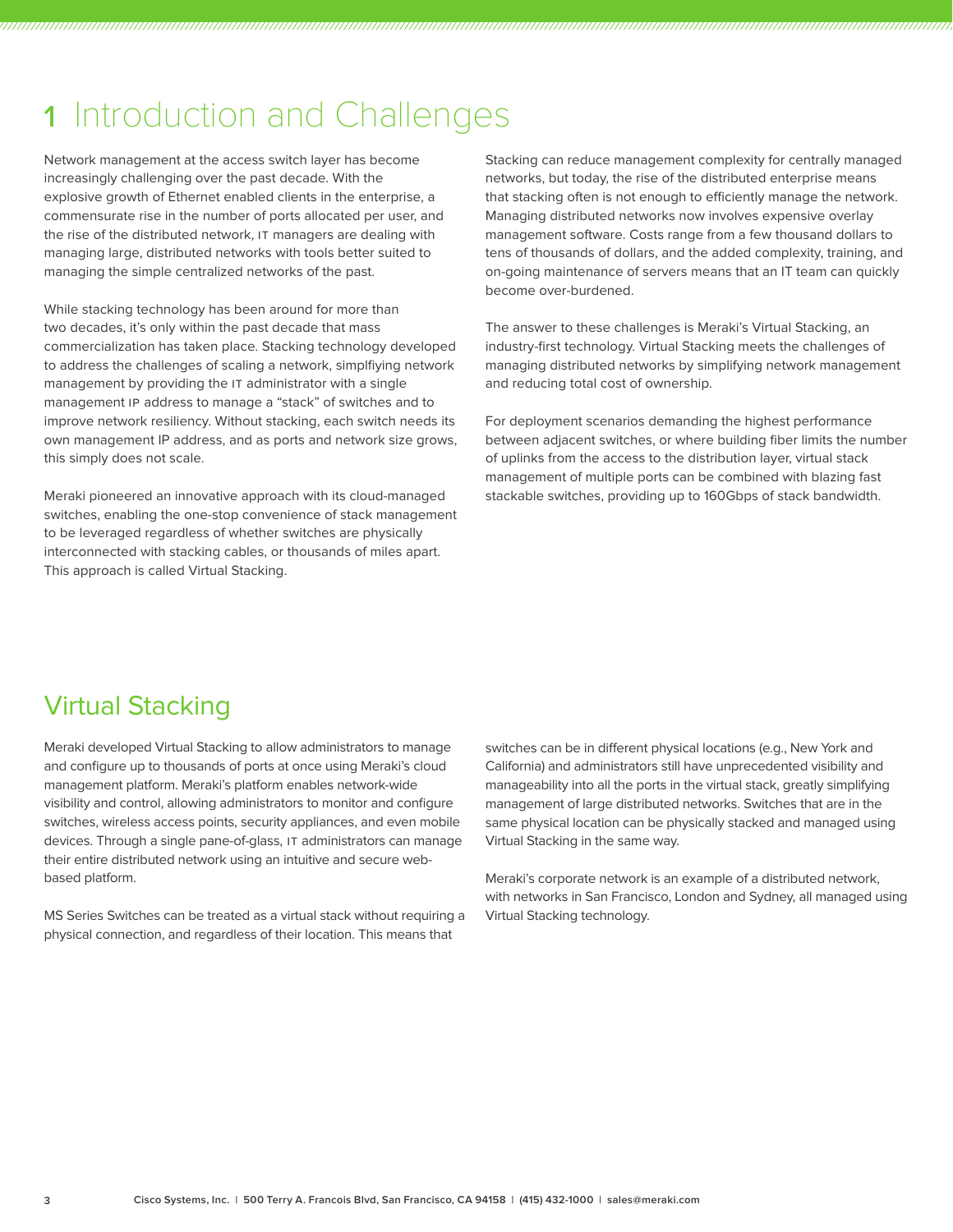From the switching layer perspective, Virtual Stacking is used to manage this distributed enterprise network as groups of ports instead of individual switches. At each location, an intermediate distribution frame (IDF) on each floor serves clients located on that floor.

Virtual Stacking is not limited to four or eight switches per stack; in fact, thousands of ports can be members of a single virtual stack. This leads to a different challenge in network management, namely how to manage thousands of ports in a single pane-of-glass without overwhelming the administrator? Meraki solves this challenge by integrating switch names, tags, and a live, Google-like search. Administrators can name switches and even ports as required, for example, city location and floor assignment, or any other logical classification used by the organization. Tagging enables a second level of classification for even further logical grouping. For example, all VoIP ports can be tagged with "VoIP" and wireless access point ports with "WLAN," enabling easy searching and sorting through ports via the integrated live search. Finally, critical ports can be assigned tags such as "uplink," so administrators can receive perport email or text message alerts of potential network issues. Admins can also see in real time the status of each switch and every single port in the virtual stack.

Configuring ports has never been easier with Virtual Stacking's ability to mass edit a group of ports. It takes just a few clicks to, for example, configure the first eight ports on all switches to be access ports on a specific VLAN, apply an 802.1X access policy, disable power-over-Ethernet (PoE), and run rapid spanning tree protocol (RSTP). Creating link aggregates on uplinks, for increased throughput and redundancy, also takes just a few clicks with no command line interface (CLI).

Below is an example of how Meraki uses tags within a network. For switches that serve VoIP clients, we tag these ports with "VoIP" and this allows us to quickly search for only ports that serve VoIP clients as well as configure these ports, regardless of where the switches are located.

#### **Figure 1**

Tagging & Configuring Ports

| المنابي<br>cisco Meraki   | Network: Meraki Corp                                                                                    | $\boldsymbol{\mathrm{v}}$ |                                                  | Q Search dashboard                                                                         | "VolP" Tag                                   |
|---------------------------|---------------------------------------------------------------------------------------------------------|---------------------------|--------------------------------------------------|--------------------------------------------------------------------------------------------|----------------------------------------------|
| Network-wide              | <b>Switch ports</b><br>for the last day $-$                                                             |                           |                                                  |                                                                                            |                                              |
| <b>Security appliance</b> | Split<br>Edit<br>Aggregate<br>voip                                                                      |                           | $\overline{\phantom{a}}$<br>help 15 switch ports |                                                                                            |                                              |
| <b>Switch</b>             | Name<br>Switch<br>$\odot$<br>/ Port<br>Switch                                                           | Type<br>VLAN ®<br>e.      | POE<br>Status <sup>@</sup> ▼<br>$\odot$<br>Tags  | <b>RSTP</b><br><b>Access</b><br>$\Theta$<br>Link <sub>0</sub><br>policy<br><b>CDP/LLDP</b> | ÷                                            |
| <b>Wireless</b>           | $rac{1DF}{5.3.8}$<br>$\overline{\mathcal{L}}$<br>IDF 5.3.8                                              | 110, voice 104<br>access  | <b>VOIP</b><br>enabled                           | Enabled Auto negotiate (1 Gbps)                                                            |                                              |
| Organization              | $rac{IDF}{5.3.8}$<br>$\bullet$<br>IDF 5.3.8                                                             | 110, voice 104<br>access  | <b>VOIP</b><br>enabled                           | Enabled Auto negotiate (1 Gbps)                                                            |                                              |
| Help                      | $rac{IDF}{5.3.5}$<br>$\overline{\mathbf{v}}$<br>IDF 5.3.5                                               | 110, voice 104<br>access  | <b>VOIP</b><br>enabled                           | Enabled Auto negotiate (1 Gbps)                                                            |                                              |
|                           | $\frac{1DF}{5.2.10}$ /<br>$\bullet$<br>IDF 5.2.10                                                       | 110, voice 104<br>access  | <b>VOIP</b><br>enabled                           | Shoretel<br>SN:0010491F2043<br>Enabled Auto negotiate (100 Mbps)                           |                                              |
|                           | $rac{IDF}{5.3.7}$<br>$\overline{\mathcal{L}}$<br>IDF 5.3.7<br>44                                        | 110, voice 104<br>access  | <b>VOIP</b><br>enabled                           | Enabled Auto negotiate                                                                     | tch ports                                    |
|                           | $\frac{\underline{\text{IDF}}}{\underline{\text{5.3.7}}}\underline{7}$<br>$\bullet$<br><b>IDF 5.3.7</b> | 110, voice 104<br>access  | <b>VOIP</b><br>enabled                           | Enabled Auto negotiate                                                                     | Aggregate S                                  |
|                           | $rac{IDF}{5.3.7}$<br>$\overline{\mathcal{L}}$<br>IDF 5.3.7                                              | 110, voice 104<br>access  | VOIP<br>enabled                                  | Enabled Auto negotiate                                                                     | <b>Switch / Port</b>                         |
|                           | $\frac{\text{IDF}}{\text{5.3.7}}$<br>$\bullet$<br>IDF 5.3.7                                             | 110, voice 104<br>access  | <b>VOIP</b><br>enabled                           | Enabled Auto negotiate                                                                     | Meraki SF Office IDF<br>Meraki SF Office IDF |
|                           | $rac{IDF}{5.3.4}$<br>$\overline{\mathcal{L}}$<br>IDF 5.3.4<br>5                                         | 110, voice 104<br>access  | VOIP<br>enabled                                  | Enabled Auto negotiate                                                                     | Meraki SF Office IDI<br>Veraki SF Office IDI |
|                           | $rac{IDF}{5.2.9}$<br>$\bullet$<br><b>IDF 5.2.9</b><br>46                                                | 110, voice 104<br>access  | <b>VOIP</b><br>enabled                           | Enabled Auto negotiate                                                                     | Meraki SF Office IDF<br>Meraki SF Office IDI |
|                           | $rac{IDF}{5.2.9}$<br>$\overline{\mathcal{L}}$<br><b>IDF 5.2.9</b><br>44                                 | 110, voice 104<br>access  | VOIP<br>enabled                                  | Enabled Auto negotiate                                                                     | Meraki SF Office IDI                         |
|                           | $rac{1DF}{6.2.71}$<br>$\bullet$<br><b>IDF 5.2.7</b>                                                     | 110, voice 104<br>access  | <b>VOIP</b><br>enabled                           | Enabled Auto negotiate                                                                     | Veraki SF Office ID<br>Meraki SF Office IDI  |
|                           | <b>IDE</b><br>$\overline{\mathcal{L}}$<br>$rac{5.2.4}{22}$<br><b>IDF 5.2.4</b>                          | 110, voice 104<br>access  | VOIP<br>enabled                                  | Enabled Auto negotiate                                                                     | Meraki SF Office IDI<br>Meraki SF Office IDF |
|                           | $rac{1DF}{5.2.4}$<br>$\bullet$<br>IDF 5.2.4                                                             | 110, voice 104<br>access  | <b>VOIP</b><br>enabled                           | Enabled Auto negotiate                                                                     | Veraki SF Office IDF<br>Meraki SF Office IDF |
|                           | <b>IDF</b><br>$\overline{\mathcal{L}}$<br>5.2.31<br><b>IDF 5.2.3</b>                                    | 110, voice 104<br>access  | VOIP<br>enabled                                  | Enabled Auto negotiate                                                                     | Meraki SF Office IDF                         |



Configure all "VoIP" ports to be on data VLAN 1 and voice VLAN 10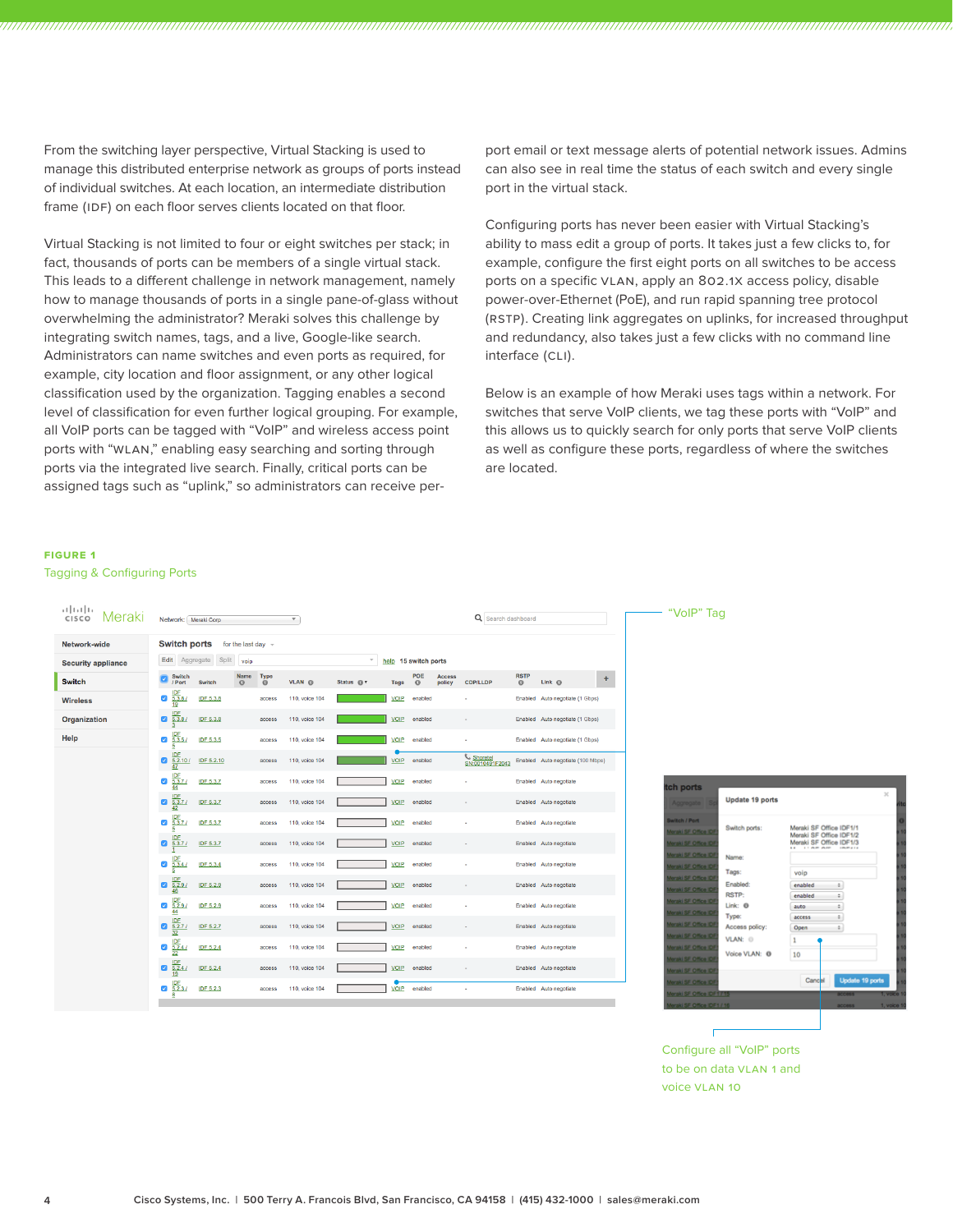| ببلسلات<br>Meraki<br>CISCO | Q<br>Search dashboard<br>Cisco Meraki<br>Meraki Corp<br>$\overline{\mathbf{v}}$                                                                    |                         |
|----------------------------|----------------------------------------------------------------------------------------------------------------------------------------------------|-------------------------|
| Network-wide               | <b>Switch ports</b><br>for the last day $\sim$                                                                                                     |                         |
| <b>Security appliance</b>  | Edit<br>Aggregate<br><b>Split</b><br>Tag $\rightarrow$<br>$\overline{\psi}$<br>help 430 switch ports<br>shoretel                                   |                         |
| <b>Switch</b>              | Add:<br>POE<br>Switch /<br>Name <sup>6</sup><br>atus $\bigcirc$ $\mathbf{v}$<br>$\circ$<br><b>Schedule</b><br>Port<br><b>Tags</b><br>VOIP X<br>Add | Allowed<br><b>VLANs</b> |
| <b>Wireless</b>            | <b>IT LAB</b><br><b>SWITCH 2</b><br>Shoretel<br>enabled -<br>Remove:<br>$\overline{17}$                                                            |                         |
| <b>Organization</b>        | No tags on selected switch ports<br>IDF 5.2.9 /<br>$\overline{\mathcal{L}}$<br>enabled -                                                           |                         |
| Help                       | $rac{1DF 4.2.47}{30}$<br>$\blacktriangledown$<br>1.2 MB<br>270.1 MB<br>110, voice 104<br>enabled -<br>access                                       |                         |
|                            | $\underline{\frac{1DF 4.1.5}{15}}$<br>Ø<br>1.2 MB<br>270.4 MB<br>110, voice 104<br>enabled -<br>access                                             |                         |
|                            | $rac{\text{IDF }4.1.5 \text{ } /}{3}$<br>ø<br>37.4 MB<br>306.6 MB<br>enabled -<br>110, voice 104<br>access                                         |                         |
|                            | $\frac{ DF 4.1.4 }{31}$<br>Ø<br>1.2 MB<br>270.1 MB<br>enabled -<br>110, voice 104<br>access                                                        |                         |
|                            | IDF 4.1.11<br>$\overline{\mathcal{L}}$<br>15.5 MB<br>280.6 MB<br>enabled -<br>110, voice 104<br>access<br>$\overline{119}$                         |                         |
|                            | IDF 4.1.11<br>Ø<br>1.2 MB<br>266.2 MB<br>enabled -<br>110, voice 104<br>access                                                                     |                         |
|                            |                                                                                                                                                    |                         |

**Configured** VoIP ports

> The ability to quickly search and apply configuration changes to distributed enterprise networks is extremely powerful. Ports are identified by specific tags, and administrators can configure specific ports across an entire distributed network. With Virtual Stacking, unprecedented scalability and location-independent deployments are a reality.

Scalability is as important as ease-of-management when it comes to Virtual Stacking. Switch networks can include up to 10,000 ports in a Virtual Stack while providing users with benefits such as being able to pre-configure a switch before it even arrives on-site using the "Add a Switch" feature or simply copy existing configuration settings to new or existing switches using the "Clone" tool. This allows IT administrators to quickly deploy new switches to branch locations without hiring expensive contractors. Replacing or adding new switches has never been easier.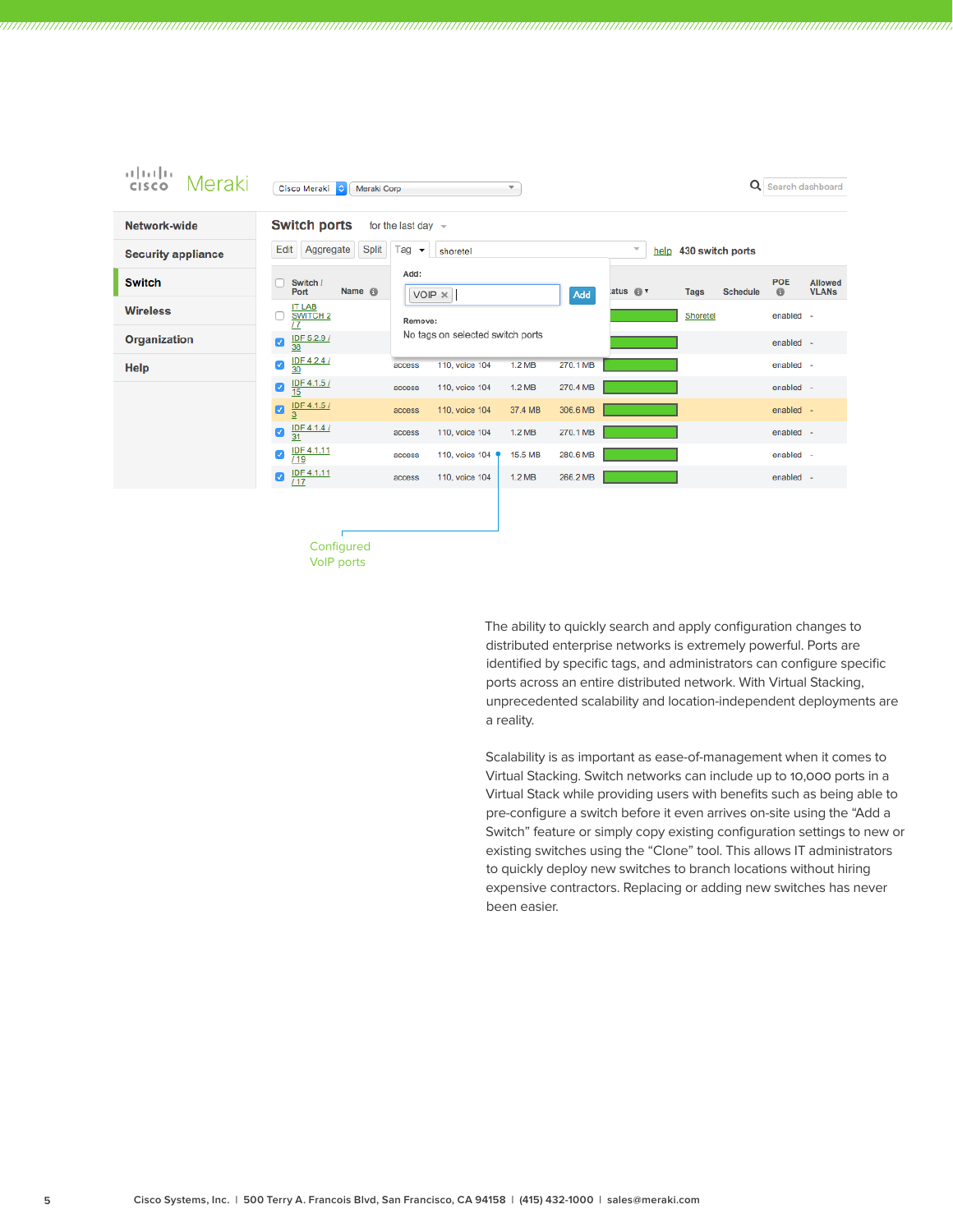#### Retail Example

Consider a retail company with 50 stores across North America and is undergoing a network refresh. The IT team wants to deploy a common network infrastructure across all their stores. They plan on using 24 port PoE switches at these locations and want to assign ports 1-10 to VoIP phones and ports 11-15 to wireless access points. Ports 16-23 will be disabled and reserved for future use while port 24 is a trunk to upstream devices. The goal is to complete the upgrade in three months with a controlled rollout process.

The IT team will oversee installation and bring-up on-site at the company's flagship stores but will not be available at all locations. Instead, they plan to hire contractors to install equipment at the

#### **Example Deployment/Switch Configuration Steps**

#### **1** Create switch network

#### **Create network**

Name: Clothes Inc. Switch Network Name Network type: Wireless Security appliance **O** Switch Combined hardware **O MDM** Configuration: **O** Use default Clone from network 4th Floor Offline APs  $\hat{\mathcal{C}}$ Devices: Add devices from your organization's inventory or add them using their serial/order number. X239-1234-ZASD Claim Order or Serial Number

#### **2** Configure switch ports

| Configure               |                      | Edit Aggregate Split Tag v<br>Search | $\sim$                 | 24 switch ports     |                   |                   |
|-------------------------|----------------------|--------------------------------------|------------------------|---------------------|-------------------|-------------------|
| Switch ports            | $\Box$               | Switch / Port                        | Enabled <sup>(3)</sup> | Tags <sup>(i)</sup> | VLAN <sup>®</sup> | Type <sub>0</sub> |
| Access policies         | $\qquad \qquad \Box$ | Clothes Inc Test Switch / 1          | enabled                | voip                | 1, voice 10       | access            |
| Switch settings         | $\Box$               | Clothes Inc Test Switch / 2          | enabled                | voip                | 1, voice 10       | access            |
|                         | $\qquad \qquad \Box$ | Clothes Inc Test Switch / 3          | enabled                | voip                | 1, voice 10       | access            |
| Alerts & administration | $\Box$               | Clothes Inc Test Switch / 4          | enabled                | voip                | 1, voice 10       | access            |
| Add a switch            | $\qquad \qquad \Box$ | Clothes Inc Test Switch / 5          | enabled                | voip                | 1, voice 10       | access            |
| Organization            | $\Box$               | Clothes Inc Test Switch / 6          | enabled                | voip                | 1, voice 10       | access            |
|                         | $\qquad \qquad \Box$ | Clothes Inc Test Switch / 7          | enabled                | voip                | 1, voice 10       | access            |
| Help                    | $\Box$               | Clothes Inc Test Switch / 8          | enabled                | voip                | 1, voice 10       | access            |
|                         | $\qquad \qquad \Box$ | Clothes Inc Test Switch / 9          | enabled                | voip                | 1, voice 10       | access            |
|                         | $\Box$               | Clothes Inc Test Switch / 10         | enabled                | voip                | 1, voice 10       | access            |
|                         | $\qquad \qquad \Box$ | Clothes Inc Test Switch / 11         | enabled                | <b>WAP</b>          | native 1          | trunk             |
|                         | $\Box$               | Clothes Inc Test Switch / 12         | enabled                | <b>WAP</b>          | native 1          | trunk             |
|                         | $\qquad \qquad \Box$ | Clothes Inc Test Switch / 13         | enabled                | <b>WAP</b>          | native 1          | trunk             |
|                         | $\Box$               | Clothes Inc Test Switch / 14         | enabled                | <b>WAP</b>          | native 1          | trunk             |
|                         | $\qquad \qquad \Box$ | Clothes Inc Test Switch / 15         | enabled                | <b>WAP</b>          | native 1          | trunk             |
|                         | $\Box$               | Clothes Inc Test Switch / 16         | disabled               | disable             | native 1          | trunk             |
|                         | $\qquad \qquad \Box$ | Clothes Inc Test Switch / 17         | disabled               | disable             | native 1          | trunk             |
|                         | $\Box$               | Clothes Inc Test Switch / 18         | disabled               | disable             | native 1          | trunk             |
|                         | $\qquad \qquad \Box$ | Clothes Inc Test Switch / 19         | disabled               | disable             | native 1          | trunk             |
|                         | $\Box$               | Clothes Inc Test Switch / 20         | disabled               | disable             | native 1          | trunk             |
|                         | $\qquad \qquad \Box$ | Clothes Inc Test Switch / 21         | disabled               | disable             | native 1          | trunk             |
|                         | $\Box$               | Clothes Inc Test Switch / 22         | disabled               | disable             | native 1          | trunk             |
|                         | $\qquad \qquad \Box$ | Clothes Inc Test Switch / 23         | disabled               | disable             | native 1          | trunk             |

remaining locations, so they want a way to ensure the remaining deployments are as quick and error-free as possible.

Meraki's Virtual Stacking technology makes this type of deployment simple. IT can configure a test store network, verify configuration settings, and then use Meraki's "add a switch" and "clone" features to add new switches with predefined configurations to the network.

#### Ports 1-10: VoIP Ports 11-15: WAP Ports 16-23: Disabled Port 24: Uplink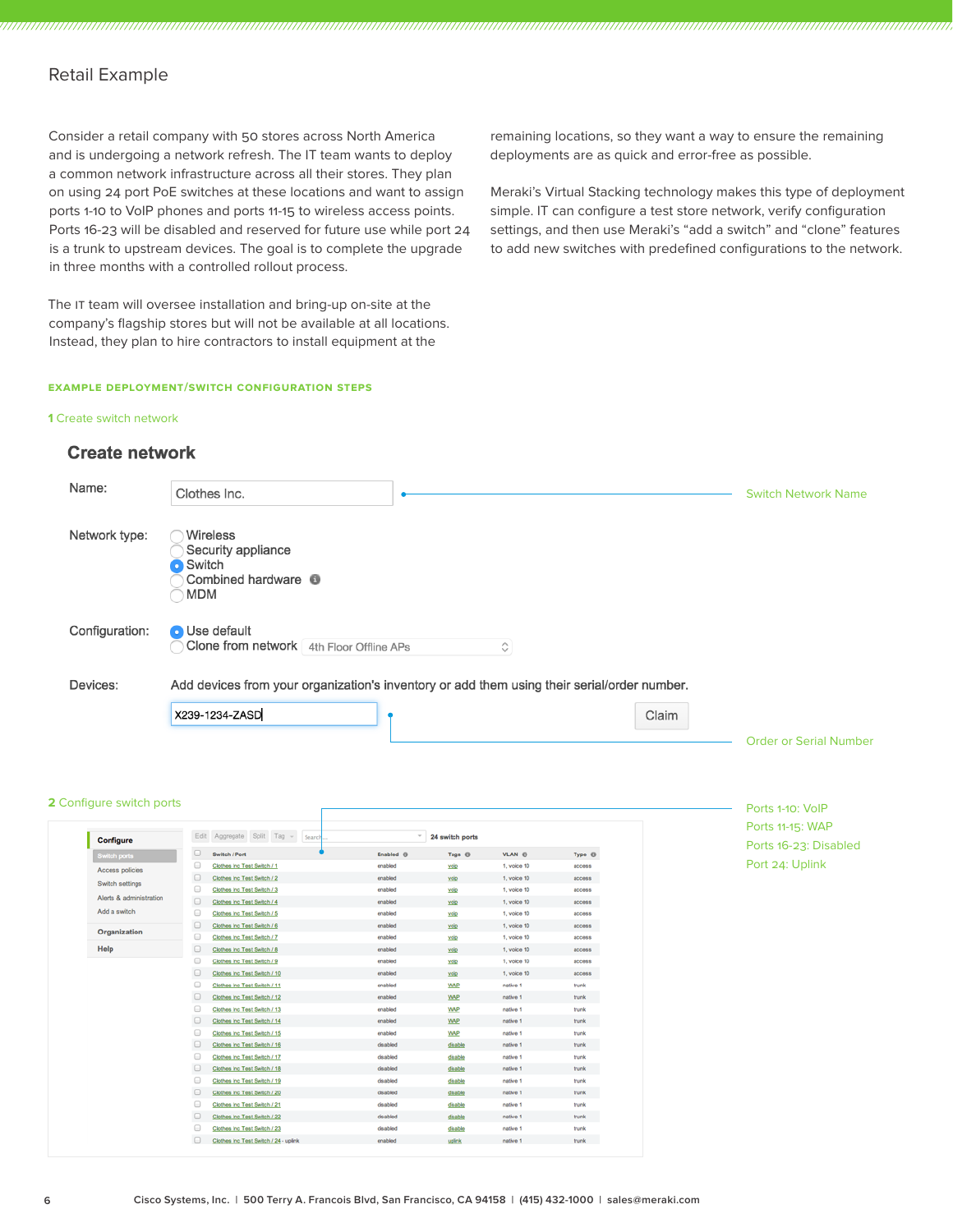**3** Define per port alerts for critical ports such as "uplink"

| <b>Network alerts</b>                                                                                                                                  |                                                                                                                                                                                                                                                                                                                                             |
|--------------------------------------------------------------------------------------------------------------------------------------------------------|---------------------------------------------------------------------------------------------------------------------------------------------------------------------------------------------------------------------------------------------------------------------------------------------------------------------------------------------|
| Enabled alerts                                                                                                                                         | Send an email alert if:                                                                                                                                                                                                                                                                                                                     |
| Switch port alerts can be<br>restricted to certain ports based<br>on the tags associated with a<br>port. You can add tags on the<br>Switch ports page. | A switch goes offline for more than $\begin{bmatrix} 5 \\ 7 \end{bmatrix}$<br>minutes<br>goes down for more than 5<br>A switch port tagged "uplink"<br>minutes<br>M<br>$\div$<br>$\pm$ detects a cable error<br>A switch port tagged "voip"<br>changes link speed<br>A switch port tagged "WAP"<br>÷.<br>Configuration settings are changed |

**4** Verify configuration and settings in test network and deploy to flagship stores

#### **5** Add new switches to network by order number or serial number

| <b>Monitor</b>          | <b>Add a switch</b>                                                                                                     |
|-------------------------|-------------------------------------------------------------------------------------------------------------------------|
| Configure               | Enter order numbers or serial numbers.                                                                                  |
| Switch ports            | X342-1234-ZZZZ                                                                                                          |
| Access policies         |                                                                                                                         |
| Switch settings         |                                                                                                                         |
| Alerts & administration | Where can I find these numbers?                                                                                         |
| Add a switch            | <b>Switch names</b><br>Choose a name for the switches you add.                                                          |
| Organization            | <b>Clothes Inc Expansion Phase 2</b>                                                                                    |
| Help                    | <b>Map placement</b><br>Enter a street address or GPS coordinates. You can set locations for individual switches later. |
|                         | 3 Market Street, San Francisco, CA                                                                                      |

**6** Clone switch settings using "clone" tool to clone newly added switch to be exactly like existing "Clothes Inc Test Switch."

| Tag $\sim$ | Assign IP $\sim$ Move $\sim$ | Clone $\blacktriangleright$<br>Search switches<br>$\overline{\phantom{a}}$ | 1 switch |
|------------|------------------------------|----------------------------------------------------------------------------|----------|
| Status A   | Name                         | Configure the selected switches exactly like:                              |          |
| ☑<br>-9    | Clothes Inc Test Swif        | Clone<br><b>Clothes Inc Test Switch</b><br>$\overline{\phantom{a}}$        |          |
|            |                              | What will this copy?                                                       |          |

**7** Ship switches to retail sites for contractors to install (no additional configuration required)

If any configuration changes need to be made, the IT staff can search by names or tags and edit all the VoIP ports across all 50 sites or all the WLAN ports with just a few clicks.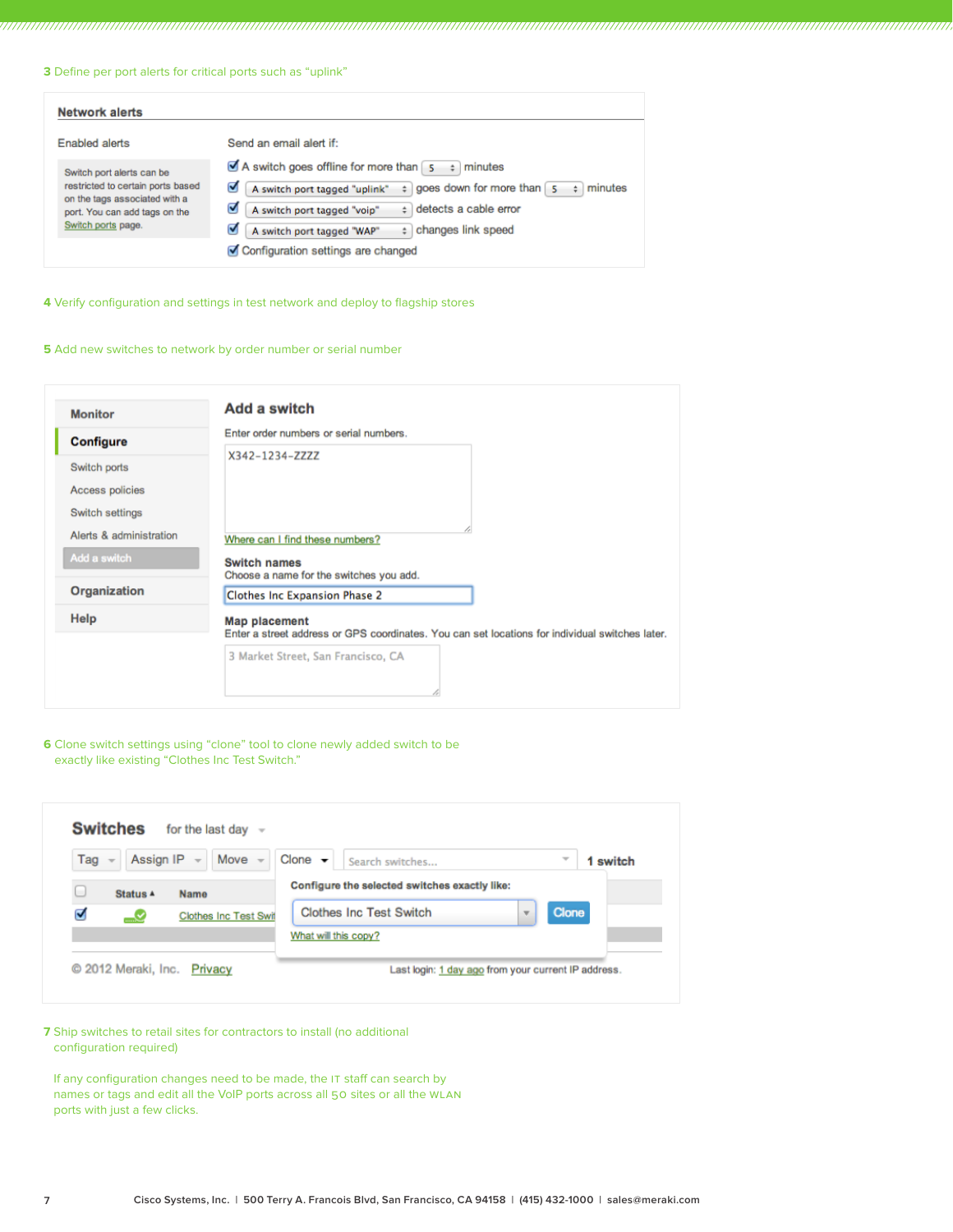### **3** Building Resilient Networks

Traditional physical stacking is used to provide resilience, high performance and to simplify switch management. Many IT administrators require resilient networks with redundancy and high availability to support business continuity. This can be achieved by stacking switches with a pair of stack connections, and linking to the core/aggregation layer using cross-stack link aggregation, thus providing alternate paths so that losing one switch or uplink does not sever connectivity to the rest of the network.

Meraki's MS Series Switches support redundant architectures using standards-based modules and protocols, such as QSFP, LACP and RSTP. The end result is a network that has all the benefits of Virtual Stacking with no single point of failure and no blocked connections on uplinks to the core/aggregation layer.

Below is an example of a resilient switch network at Meraki's headquarters. Each floor has an IDF, with four stacked switches per wiring closet, all of which are managed through a single paneof-glass, the Meraki dashboard. The dedicated stacking cables between switches in the stack provide up to 160Gbps of stack bandwidth, with spatial reuse, and link up to the core/distribution layer. By using cross-stack LACP, throughput between network layers is maximized, and all links are forwarding.

To assist with building stacks up to 8 units high, Meraki offers 1m and 3m stacking cables, in addition to the 0.5m cable included with each MS350 switch.

**Figure 4** Network Resiliency





**Floor 1** Physical Stack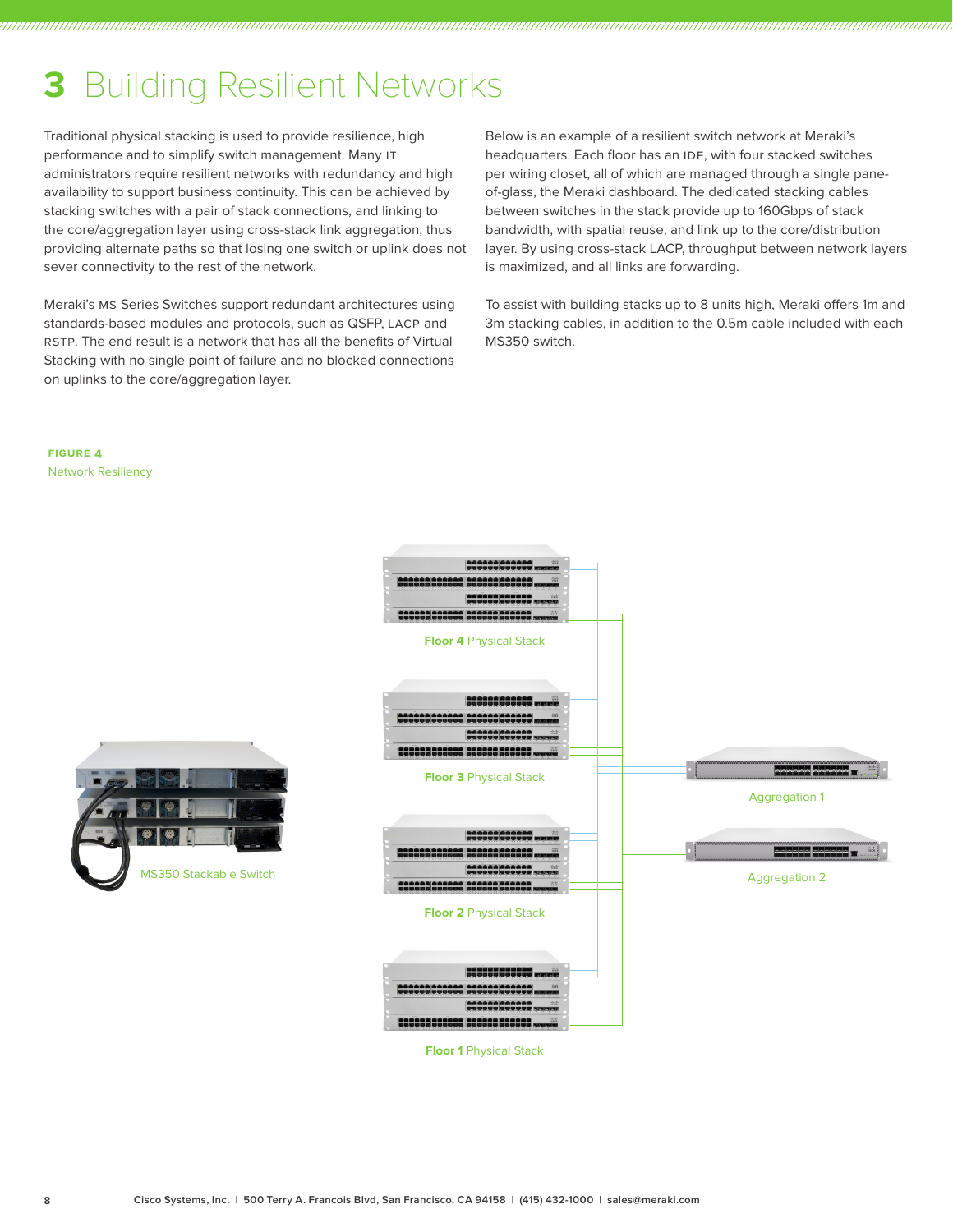### **4** Virtual and Physical Stacking

Following the introduction of Virtual Stacking with the launch of the Meraki switch line back in 2012, network engineers have been benefiting from this much simpler way to configure multiple ports across multiple switches, regardless of their location.

When deploying switches to multiple floors, buildings or locations, it is common to standardize on select ports being used for select purposes. For example, ports 1-10 may be dedicated to VoIP ports. With Meraki, it would make sense to tag each of these ports with something like 'VoIP' so they can be easily searched for. When a change is required to all VoIP ports, the engineer could simply do a search for 'VoIP', and then edit all resulting ports simultaneously.

This highly scalable management tool can save significant effort for network engineers responsible for managing multiple dispersed switches and the technique works identically, whether configuring ports on standalone switches, or on physically stacked switches.

Figure 4 illustrates the ability to configure multiple ports across both standalone and physically stacked switches using Meraki Virtual Stacking.

**Figure 4** Virtual and Physical Stacking